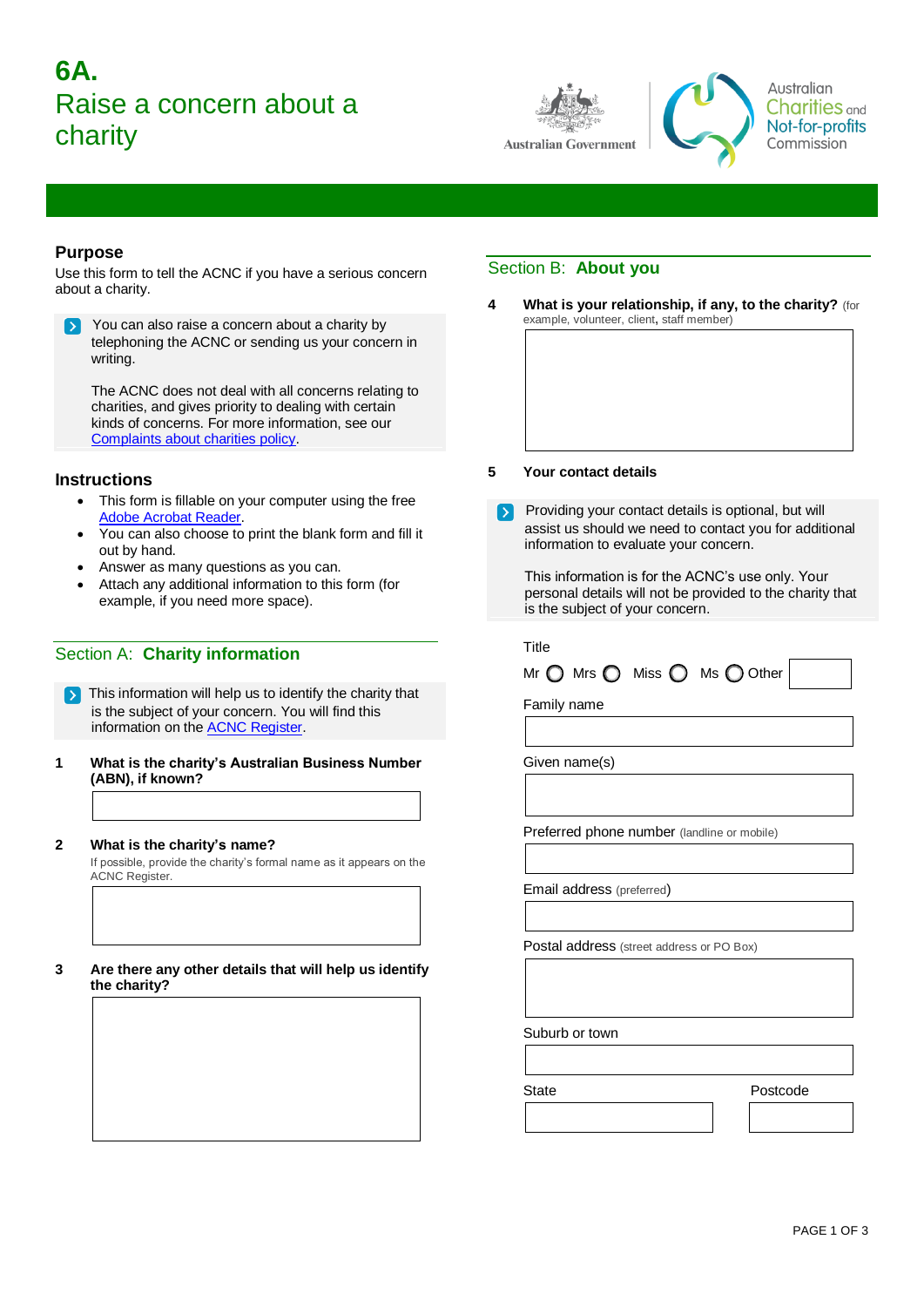# **6A.**  Raise a concern about a charity





Australian Charities <sub>and</sub> Not-for-profits Commission

# Section C: **Your concern**

 Providing this information is important to help the ACNC understand your concern and decide whether we will take action. If we decide to take the matter further, this information may be provided to the charity unless you indicate otherwise.

### **6 Explain your concern about the charity**

Provide as much detail as you can. Information that is useful includes:

- the nature of your concern
- how you learnt of the concern
- past events and dates
- names of people involved, including any individuals who can support your version of events or have expressed similar concerns
- documents or other evidence that would support your concern
- whether you have raised this concern with anyone else, including the charity itself or a government agency
- **how you want the matter to be resolved.**

Attach more pages if required.

 Thank you for raising your concern with the ACNC. We will notify you when we have received and evaluated your concern. In some cases, we may contact you for additional information. However, the ACNC Act prevents us from telling you about what, if any, response we decide to take.